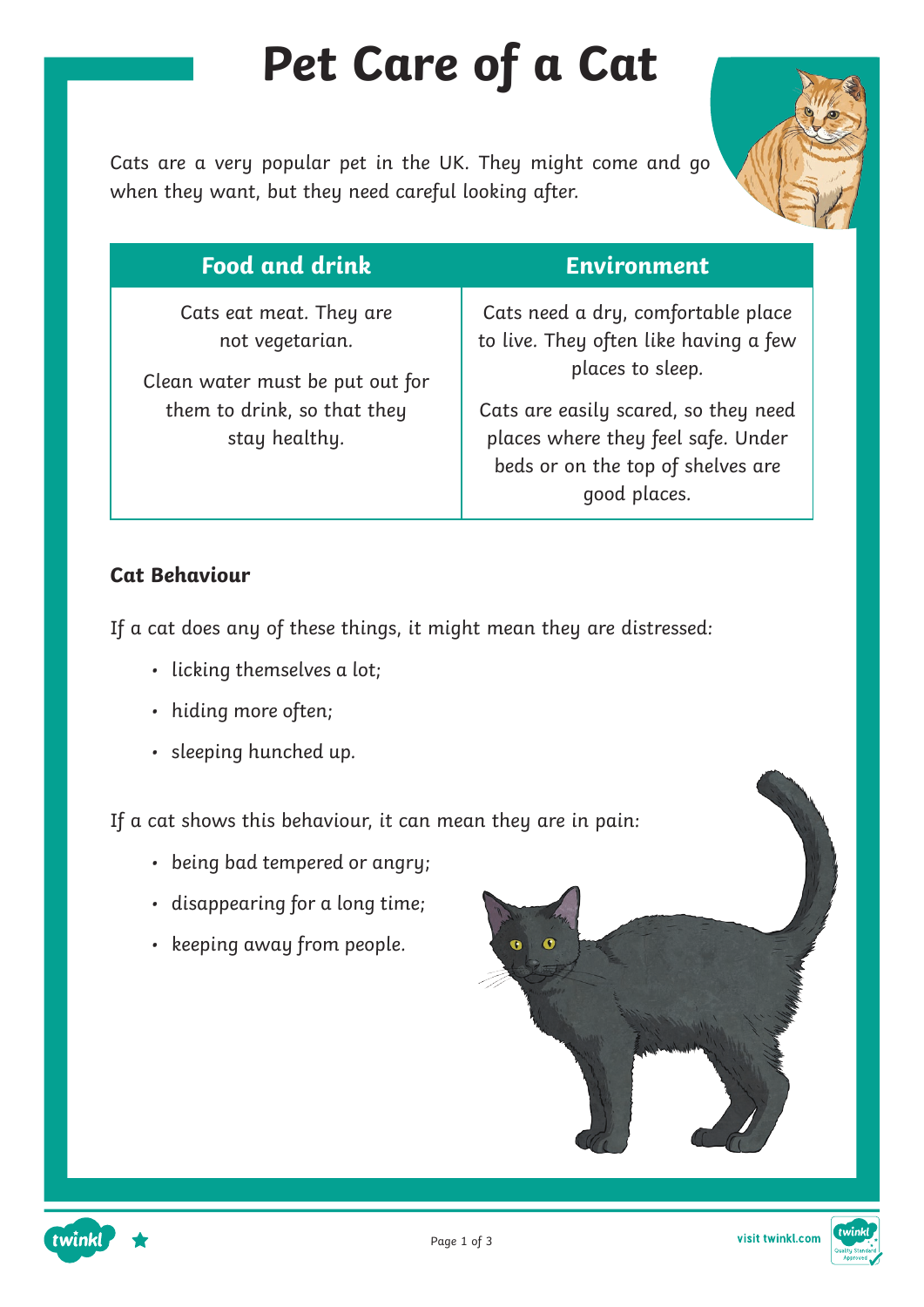#### **How to treat a cat**

Cats will come for a cuddle when they feel ready. You must not try to force them to sit on your knee or be stroked. Remember, each cat is an individual, so will behave differently.

#### **Things to remember:**

- Cats need exercise. They need to go outside, or have toys to play with.
- Cats need to scratch their claws to keep them sharp. If they are not given a proper scratching post, they may use the sofa!

Look after them properly, and your cat will be your best friend.





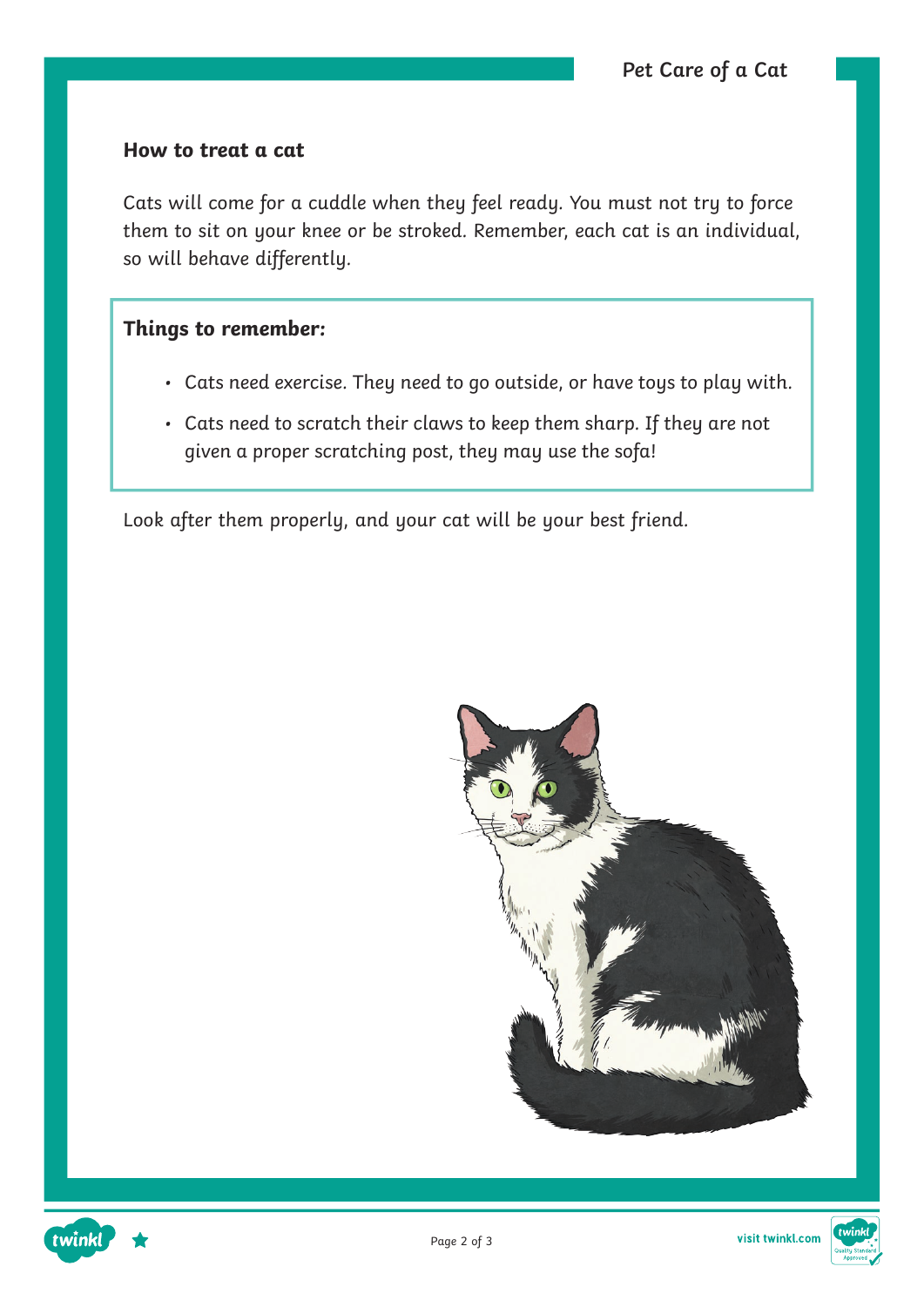- **1. What sort of food do cats need to eat?**
- **2. Why do cats need clean water?**
- **3. Which two adjectives are used to describe the type of place cats need to live in?**
- **4. Where might a cat go to feel safe? Name one place.**
- **5. Name one thing a cat might do to show they are distressed.**
- **6. If a cat starts being bad tempered, what might this mean?**
- **7. What do you need to do if you want a cat to come for a cuddle?**
- **8. Why do cats need to scratch their claws?**
- **9. Think of one thing you have learned about caring for a cat from this text.**

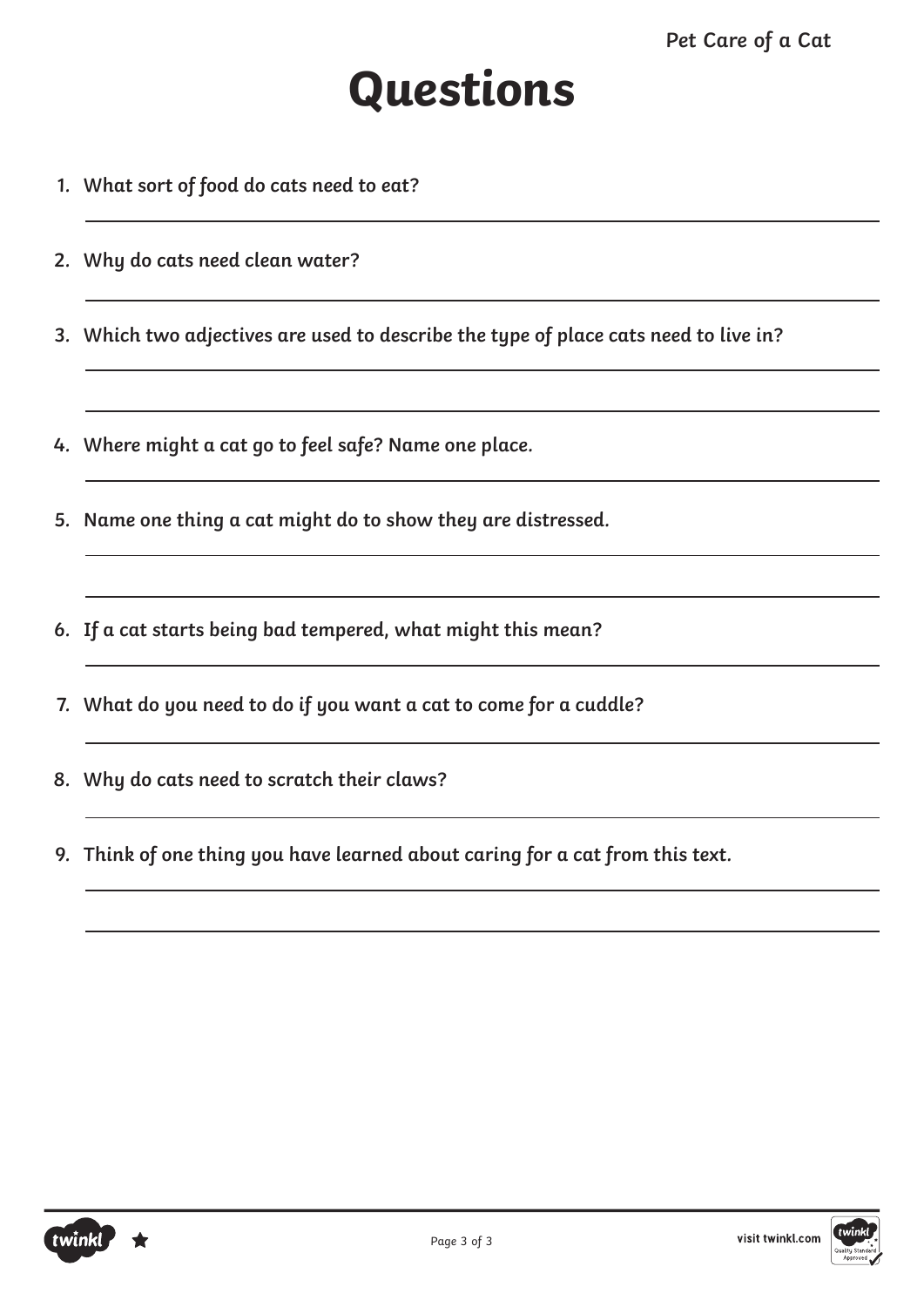### **Answers**

- **1. What sort of food do cats need to eat?** Cats need to eat meat.
- **2. Why do cats need clean water?**  Cats need clean water to drink and stay healthy.
- **3. Which two adjectives are used to describe the type of place cats need to live in?** Dry and comfortable are the two adjectives which describe the type of place a cat needs to live in.
- **4. Where might a cat go to feel safe? Name one place.** Cats might go under beds/on shelves/on a bookcase to feel safe. (Accept one.)
- **5. Name one thing a cat might do to show they are distressed.**

If a cat is distressed they might: lick themselves a lot/hide more often/sleep hunched up. (Accept one.)

**6. If a cat starts being bad tempered, what might this mean?**

If a cat starts being bad tempered it might mean they are in pain.

- **7. What do you need to do if you want a cat to come for a cuddle?** If you want a cat to come for a cuddle, you need to wait for them to come to you.
- **8. Why do cats need to scratch their claws?** Cats need to scratch their claws to keep them sharp.
- **9. Think of one thing you have learned about caring for a cat from this text.** Pupil's own response.



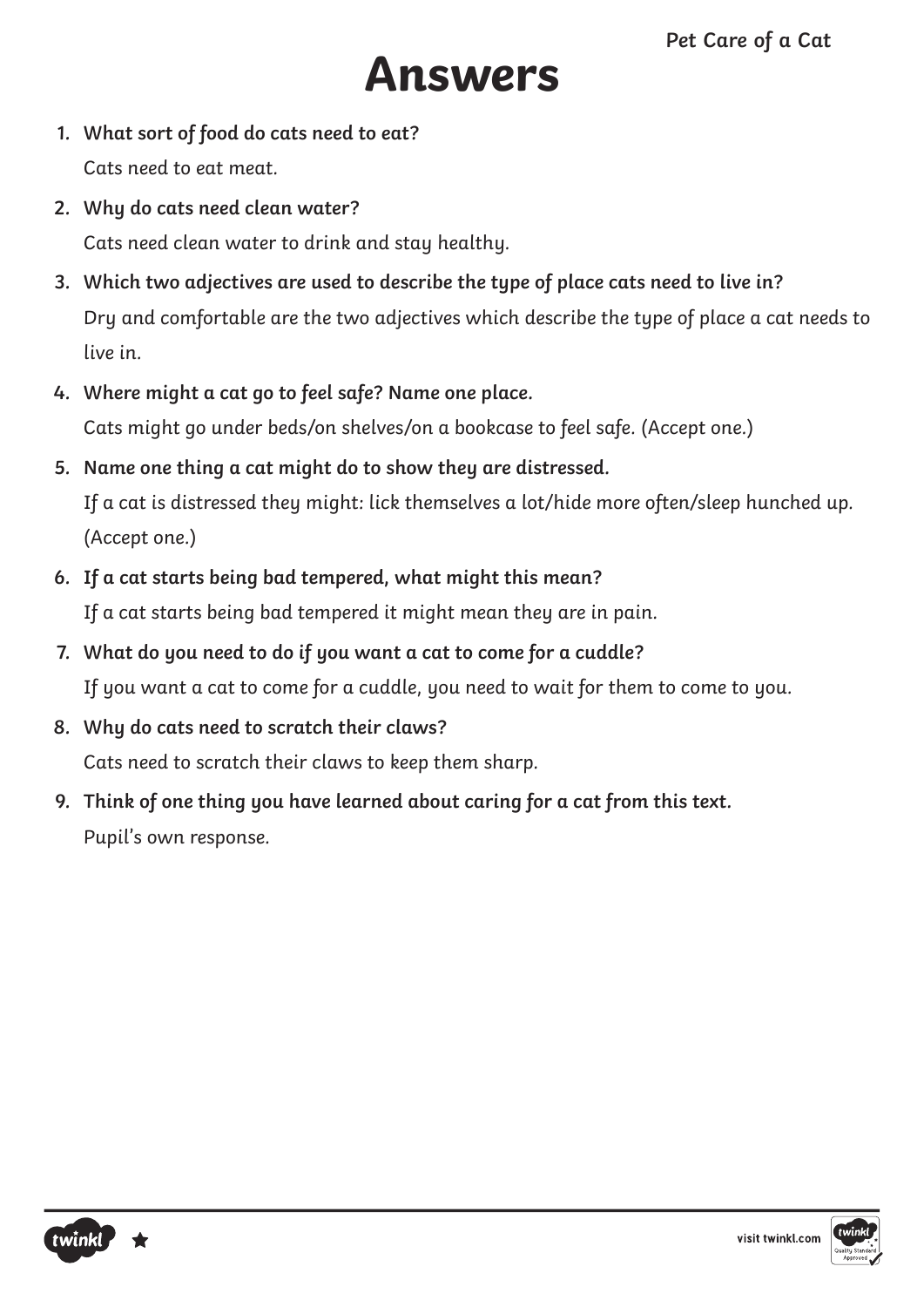# **Pet Care of a Cat**

Cats are a very popular pet in the UK. They don't need to be taken for walks or need to be watched constantly and they can come and go as they please.



However, cats do need to be looked after very carefully.

| <b>Food and drink</b>                                                                                                          | <b>Environment</b>                                                                                                                                                            |
|--------------------------------------------------------------------------------------------------------------------------------|-------------------------------------------------------------------------------------------------------------------------------------------------------------------------------|
| Cats eat meat. They are not<br>vegetarian. They need food which is<br>high in protein. Proteins are found<br>in meat and fish. | Cats need a dry, comfortable place<br>to live. They tend to sleep anywhere<br>they like, but it is a good idea to get<br>them their own warm bed.                             |
| Clean, fresh water must be<br>available all the time, as cats can<br>quickly become very ill, if they are<br>dehydrated.       | Cats also need a lot of places to<br>hide. Cats are nervous and jumpy,<br>so they need places where they feel<br>safe, like under beds or up high on<br>bookcases or shelves. |

#### **Cat behaviour**

Cats change their behaviour when they are distressed, bored, ill or in pain.

#### **Signs of distress:**

- cleaning themselves a lot;
- hiding more often;
- sleeping in a hunched up position.

#### **Signs a cat is in pain:**

twinkl

- likely to attack;
- disappearing for long periods of time;
- avoiding all people.

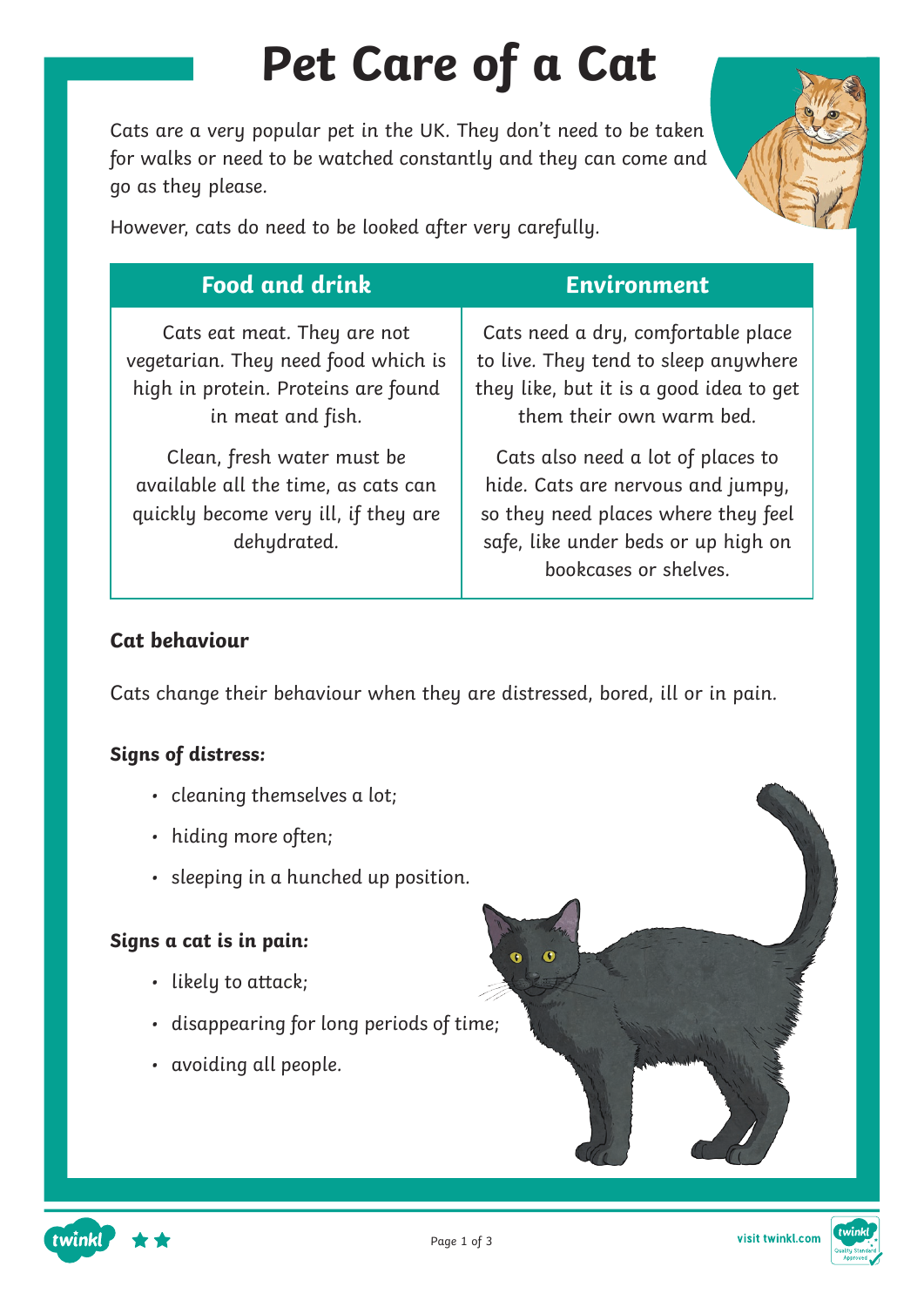#### **Sociable or not?**

Cats can be very sociable animals – when they feel like it. They cannot be forced to sit on knees, be friendly or enjoy being stroked, if they are not in the mood.

#### **Things to remember:**

- Cats need exercise. They need to go outside, or if they are an indoor cat, need a lot of toys to play with.
- Cats need to scratch their claws. It helps keep claws sharp, and strengthens their muscles. If they are not given a proper scratching post, they will use the furniture!
- If you are going on holiday, and you don't put your cat in a cattery, arrange for someone to come and feed it and keep them company for a while.

Cats are intelligent creatures and can get bored. Give them things to do, keep them properly fed and watered, and they will be your best friend.

Cats do not like a raised voice. They won't understand why it is happening and will make them scared.





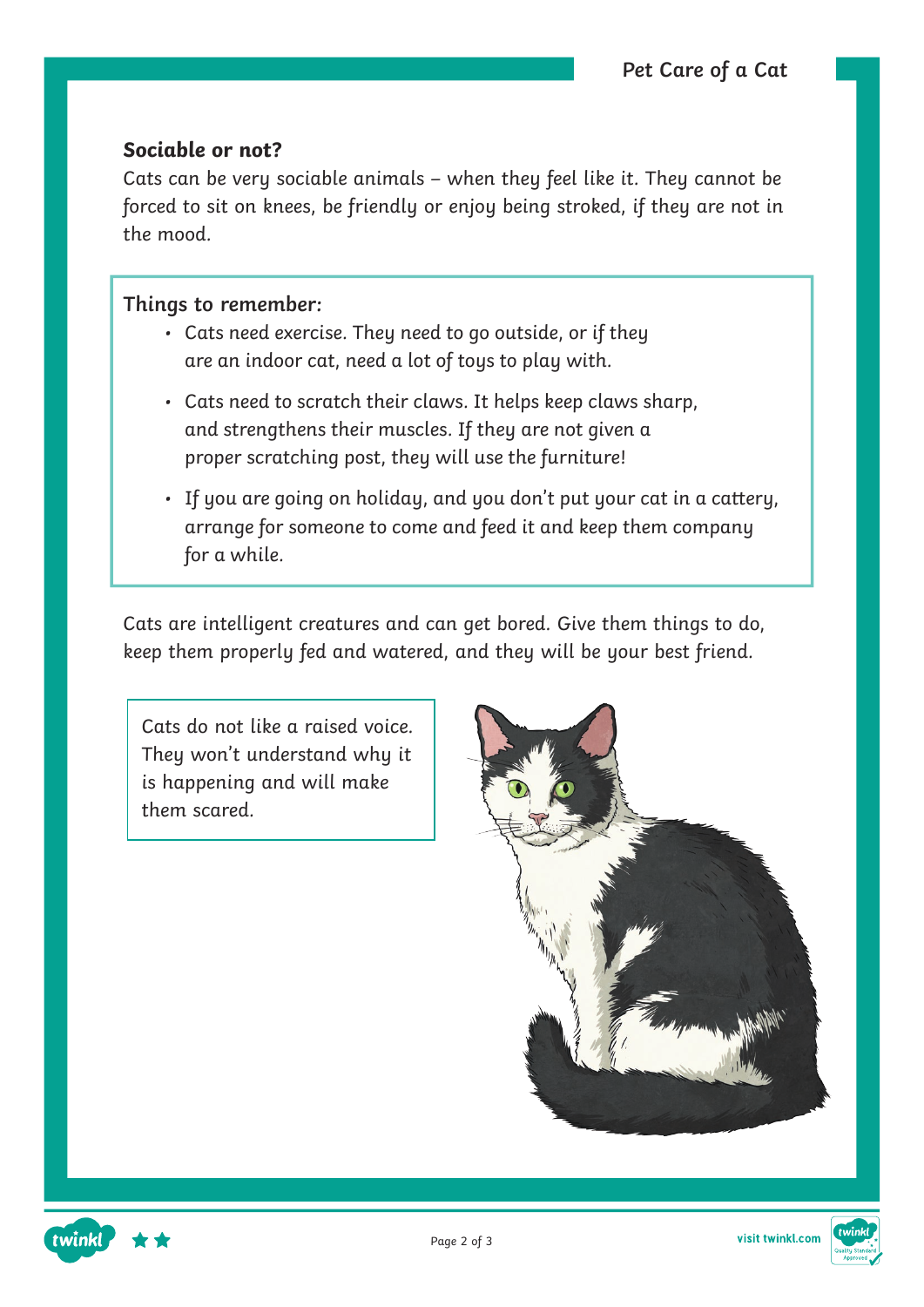- **1. Give two possible reasons why cats are a popular choice of pet in the UK.**
- **2. What does it mean when the text says "Cats are not vegetarian"?**
- **3. What might happen if a cat does not have access to clean, fresh water?**
- **4. What sort of environment do cats need to live in?**
- **5. How do cats make themselves feel safe?**
- **6. Why might a cat's behaviour change? Give as many reasons as you can.**
- **7. Give one sign a cat might display if they are in pain.**
- **8. Describe two things a cat cannot be forced to do.**
- **9. Why do cats need to scratch things?**
- **10. What is the general message of the last paragraph?**



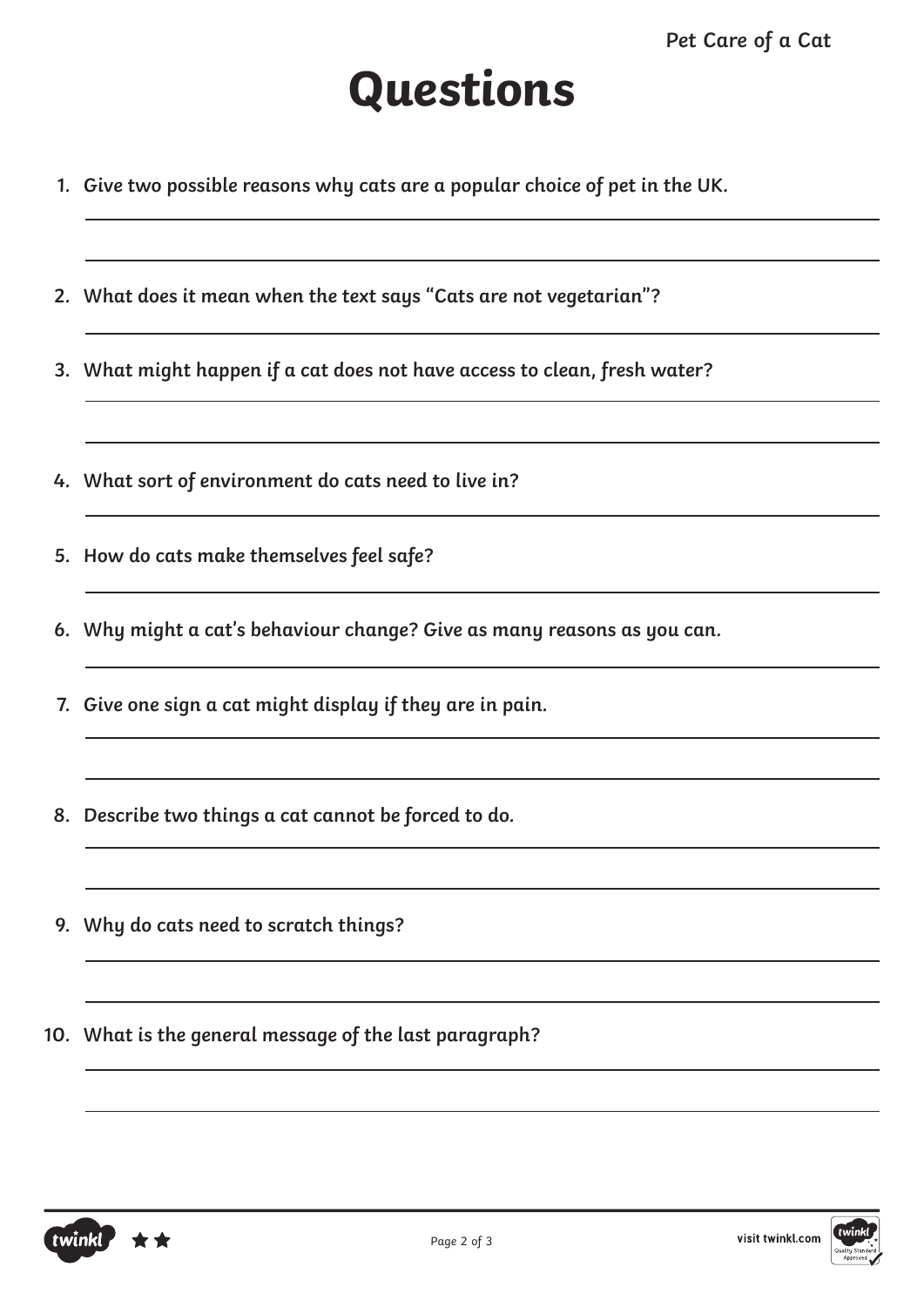## **Answers**

- **1. Give two possible reasons why cats are a popular choice of pet in the UK.** Cats are a popular choice of pet in the UK because they: don't need to be taken for walks, they can be left in the house on their own and they can come and go when they want to. (Accept any two.).
- **2. What does it mean when the text says "Cats are not vegetarian"?** "Cats are not vegetarian" means they need to eat meat and cannot just eat vegetables.
- **3. What might happen if a cat does not have access to clean, fresh water?** If a cat does not have access to clean, fresh water, it could become dehydrated and quickly become ill.
- **4. What sort of environment do cats need to live in?** Cats need to live in a warm, dry environment.
- **5. How do cats make themselves feel safe?** Cats make themselves feel safe by hiding under beds or up high on shelves or bookcases.
- **6. Why might a cat's behaviour change? Give as many reasons as you can.** A cat's behaviour might change if they are distressed, bored, ill or in pain.
- **7. Give one sign a cat might display if they are in pain.** If a cat is in pain it might display a sign (accept any one of the following): likely to attack/disappears for a long time/avoids people.
- **8. Describe two things a cat cannot be forced to do.**

A cat cannot be forced to sit on someone's knee, be friendly or enjoy being stroked. (Accept any two).

**9. Why do cats need to scratch things?**

Cats need to scratch things because it helps sharpen their claws and strengthens their muscles.

**10. What is the general message of the last paragraph?**

Pupil's own response based on: The general message of the last paragraph is that if you care for a cat properly, they will be your best friend.



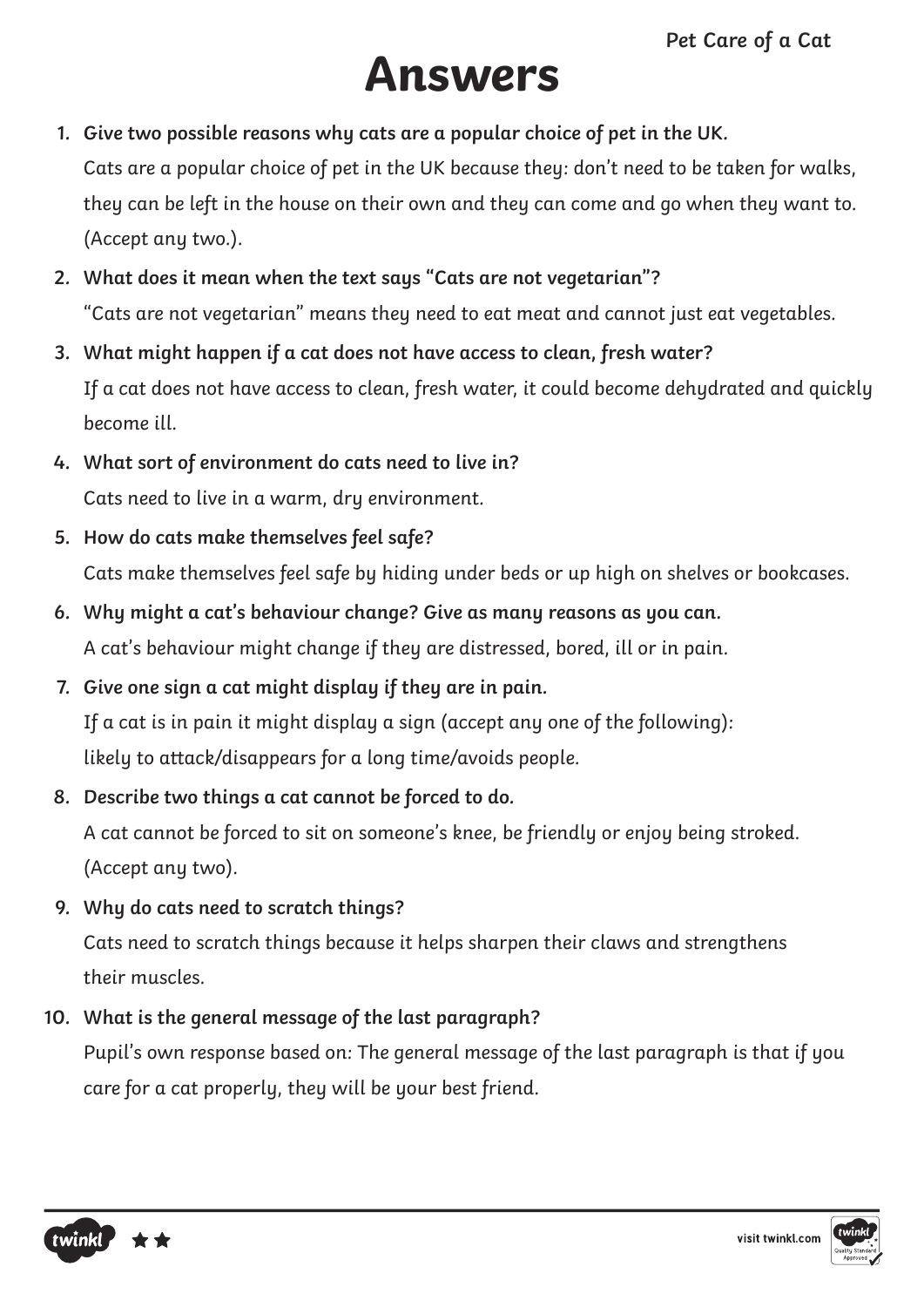# **Pet Care of a Cat**

Cats are a very popular pet in the UK. They don't need to be taken for walks; they clean themselves; can be left in the house on their own and are independent creatures who come and go as they please - which is just how they like it.



However, cats do need to be looked after very carefully.

| <b>Food and drink</b>                                                                                                                                                                                                                                                                                                                                                                                      | <b>Environment</b>                                                                                                                                                                                                                                                                                                                                   |
|------------------------------------------------------------------------------------------------------------------------------------------------------------------------------------------------------------------------------------------------------------------------------------------------------------------------------------------------------------------------------------------------------------|------------------------------------------------------------------------------------------------------------------------------------------------------------------------------------------------------------------------------------------------------------------------------------------------------------------------------------------------------|
| Cats are meat eaters. They cannot<br>be vegetarian. They need foods<br>which are high in protein, to help<br>healthy growth and muscle tone,<br>along with vitamins for healing<br>and good eyesight. Proteins and<br>vitamins are found in meat and<br>fish products.<br>Clean fresh water must be available<br>at all times, as cats can become<br>very ill, very quickly, if they<br>become dehydrated. | Cats need a dry, comfortable<br>environment. They tend to sleep<br>anywhere they feel like, but it is<br>advisable to provide them with their<br>own warm bed.<br>Cats also need a lot of places to<br>hide. Naturally skittish and jumpy,<br>cats need places where they can feel<br>safe. An ideal place is on shelves or<br>up high on bookcases. |

#### **Cat behaviour**

If cats display unusual behaviour, it can be a sign of distress, boredom, illness or injury.

| If a cat is feeling distressed,<br>these are signs to look out for: | If a cat is in pain or feeling<br>frightened, they might: |
|---------------------------------------------------------------------|-----------------------------------------------------------|
| • grooming themselves more                                          | • become aggressive;                                      |
| than usual;                                                         | • disappear for long                                      |
| • frequent hiding;                                                  | periods of time;                                          |
| · sleeping in a hunched up,<br>protective position.                 | • avoid all people.                                       |



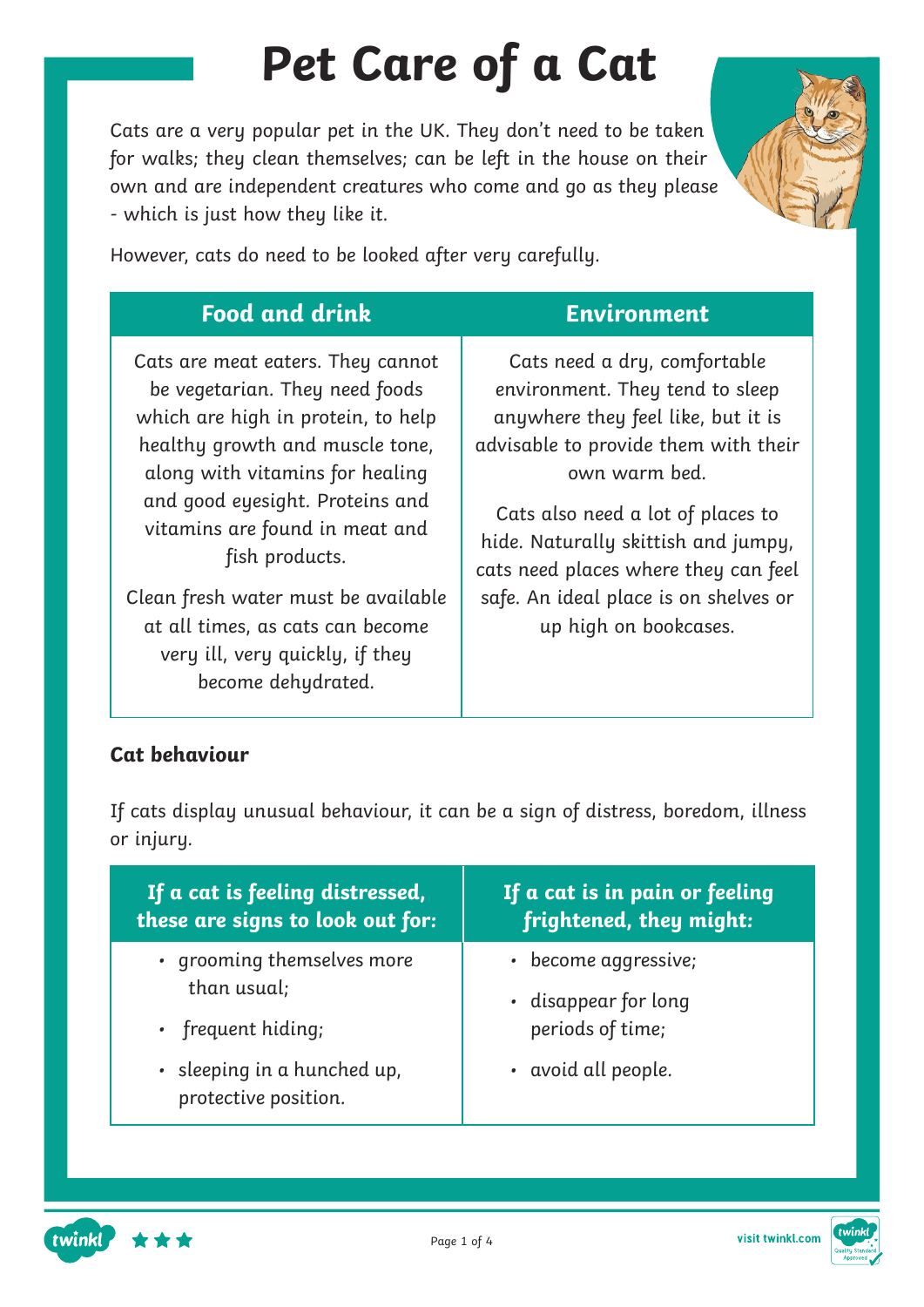Cats don't respond well to a raised voice. They won't understand the reasons behind it and loud noises will scare them.

#### **Sociable or not?**

Cats can be very sociable animals – when they feel like it. They cannot be cajoled or forced to sit on knees, be friendly or have their head scratched, if they are not in the mood.

They usually prefer to live alone, and will often

only tolerate other cats if they have been raised from being a kitten, with them. They don't like to share food, water, litter trays or beds. It can be an expensive business, keeping cats.

#### **Things to remember:**

twinkl

• Cats need exercise. They need access outside, or if they are an indoor cat, need a lot of toys to play with. Sometimes they will need somebody to help them play

• Cats need to be able to scratch. It helps sharpen their claws and strengthens their muscles. If they are not provided with a

suitable scratching post, they will use the furniture!

- If you are going on holiday, and you choose not to take your cat to the cattery, make sure someone can come to your house and keep the cat company for a while, each day
- Cats are intelligent creatures and can get bored easily. Keep them entertained, warm, properly fed and watered, with opportunities to find adventures, and they will be your best friend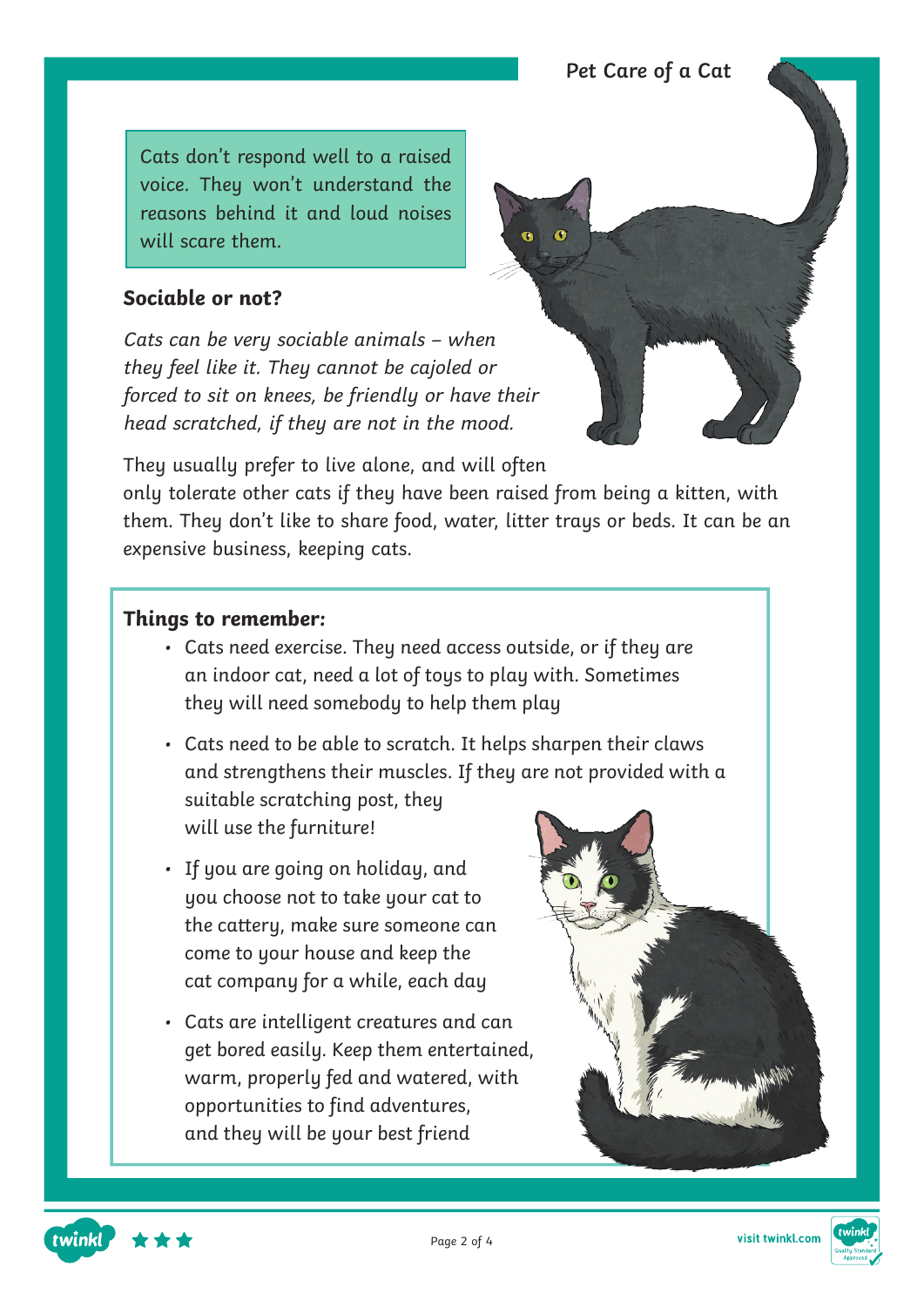- **1. What does 'cats are independent creatures' mean? Give two examples.**
- **2. If someone you knew was getting a cat, what would you advise them about the food they should be giving it and the reasons for those food choices?**
- **3. In your own words, describe the general character of a cat and why they need places to hide.**
- **4. How would an owner know if their cat was feeling distressed? Give three examples of behaviour.**
- **5. Explain why a cat might become aggressive, and what does that mean?**
- **6. Would it be useful to raise your voice to a cat? Explain your thoughts.**
- **7. What is the paragraph written in italics, about?**



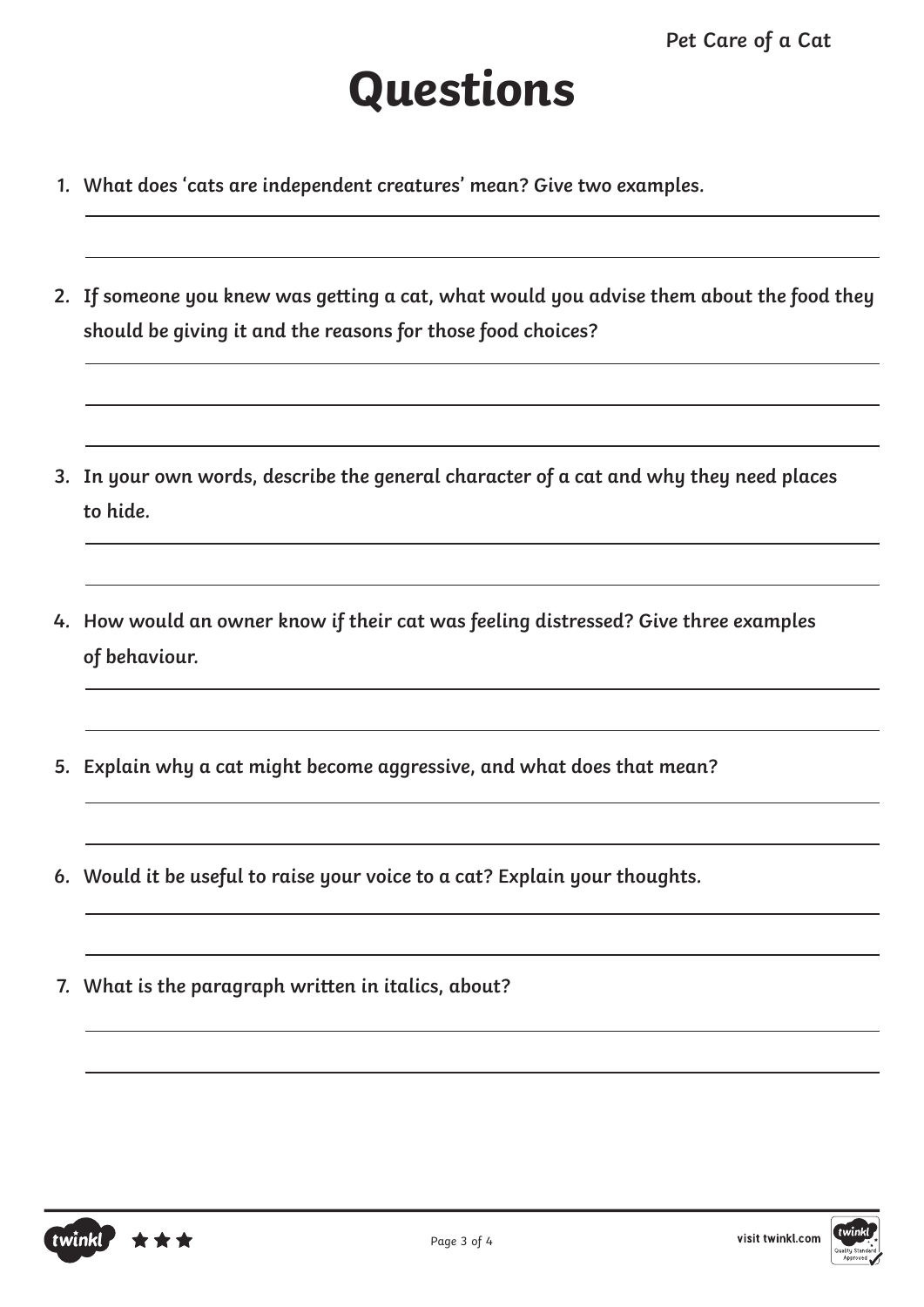- **8. What does the word 'tolerate' mean in this text?**
- **9. Which of the points in the section called 'Things to Remember' do you think is the most important point, and why?**

**10. What sort of person do you think would suit owning a cat? Explain your thoughts.**

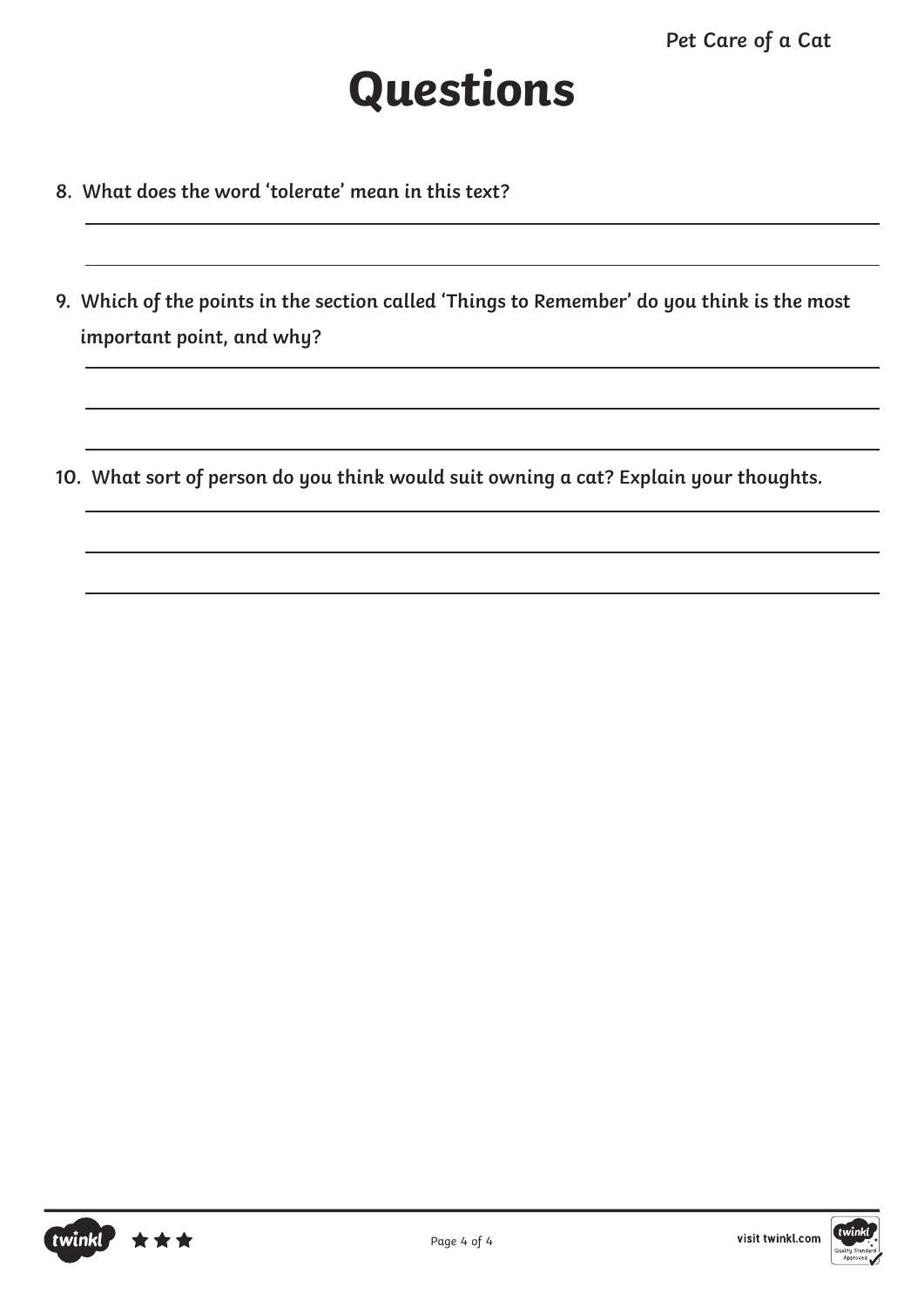### **Answers**

**1. What does 'cats are independent creatures' mean? Give two examples.**

Pupil's own response, based on: cats don't need to be taken for walks/clean themselves/can be left in the house on their own/can come and go as they please.

**2. If someone you knew was getting a cat, what would you advise them about the food they should be giving it and the reasons for those food choices?**

I would advise someone who was getting a cat, to get cat food that is meaty and high in proteins and vitamins. Cats need protein for help healthy growth and muscle tone, and vitamins for healing and good eyesight.

**3. In your own words, describe the general character of a cat and why they need places to hide.**

Pupil's own response, but generally based on: Cats are skittish/jumpy/nervous and they need places to hide so that they feel safe.

**4. How would an owner know if their cat was feeling distressed? Give three examples of behaviour.**

An owner would know that their cat was feeling distressed because it might groom more often, hide a lot more or sleep in a hunched up, protective position.

- **5. Explain why a cat might become aggressive, and what does that mean?** Aggressive means likely to attack/might scratch someone/growl and hiss. A cat might show these things if they are in pain or frightened.
- **6. Would it be useful to raise your voice to a cat? Explain your thoughts.** Pupil's own response, based on: No, it would not be useful to raise your voice at a cat as they won't understand why they are being shouted at, and loud noises would scare them.
- **7. What is the paragraph written in italics, about?**

The paragraph written in italics is about how sociable a cat is and that they cannot be forced to do something like sit on your knee or be stroked.